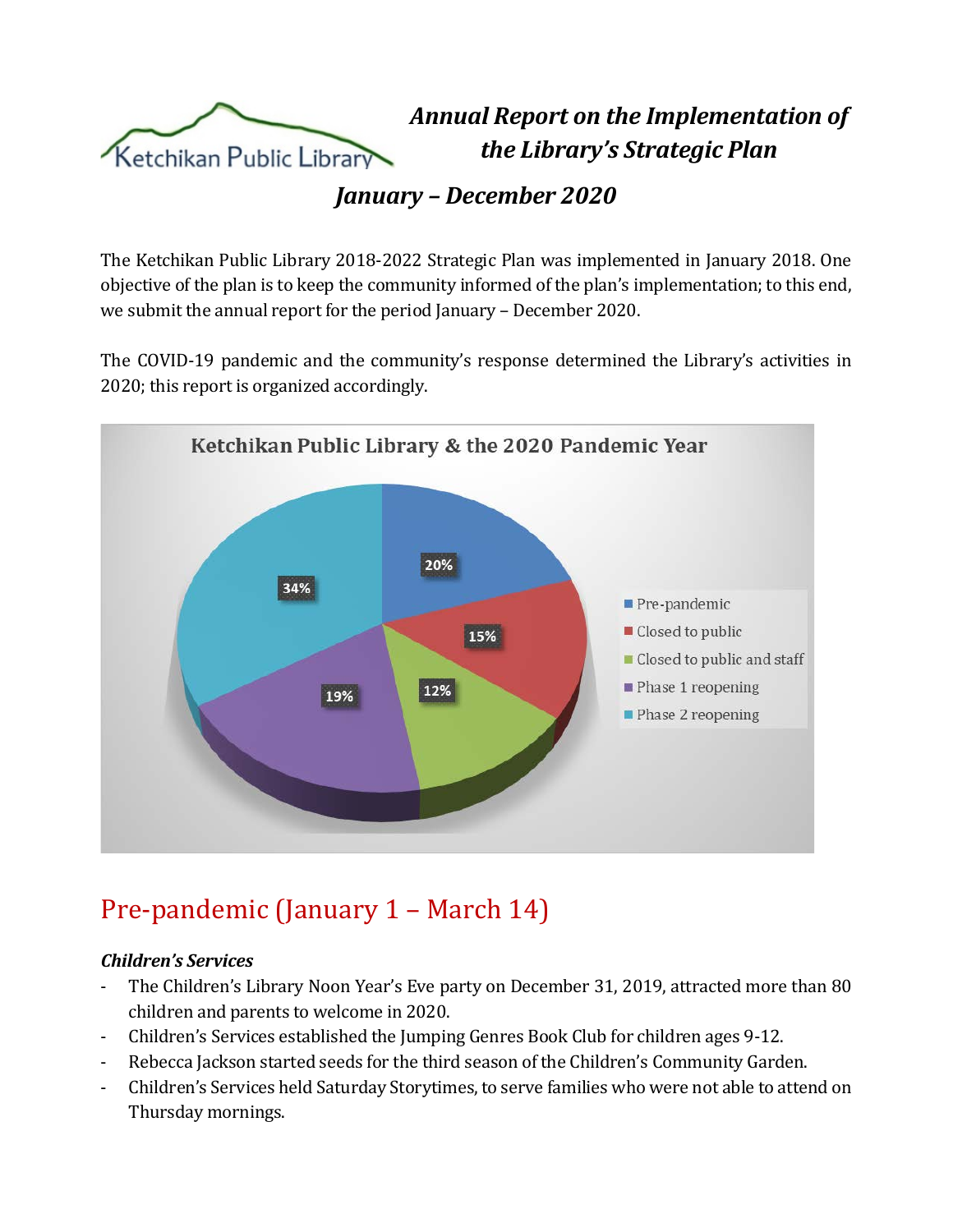

-Amie Toepfer held a special Stuffed Animal Sleepover Storytime—children left their stuffed animals at the Library overnight, and the Library posted pictures of their adventures on Facebook.

-Community-led Storytimes included a dance by the Ketchikan Theatre Ballet, a representative from the Tongass Federal Credit Union, and Chef Chris from Cape Fox Lodge.

#### *Adult Services*

- For the first time in over a year the Library was fully staffed when Lana Clark began work in January as Library Assistant I in Adult & Technical Services.
- Lisa Pearson held a Seed Swap and Gardening for Non-Gardeners on February 29.
- Adult Services offered four adult craft programs, Mosaics; Loom Knitting; Valentine Fortune Cookies; and Calligraphy.
- Fifty adults participated in the first annual Adult Winter Reading Challenge.
- The Library hosted a Social Security Readiness webinar in January.
- In February, Chuck Haberbush gave a talk: A Polar Dream: Walking Across Greenland.
- Patron-led programs included weekly Chair Yoga with Hilary Koch and Yoga Stretch with Amy Cummings; Free Style Book Club led by June Dahl, and Financial Challenge Club led by Rachel Breithaupt. In February, AARP tax volunteers provided free tax help on Wednesdays and Saturdays.
- On March 7, the Library, Ketchikan Museums, and the Ketchikan Visitors Bureau screened Ketchikan: The Bush Pilots, followed by a panel discussion with local pilots on the history of Ketchikan aviation.

#### *Teen Advisory Group (T.A.G.)*

- The Teen Advisory Group hosted monthly Next: Real Life programs in January and February, one on Time Management and the other on Job Interviewing Tips with a panel of local employers.
- The Teen Advisory Group celebrated National Hot Chocolate Day in January and National Pokemon Day in February.

#### *Outreach Services*

- Outreach Services expanded to serve homebound patrons well north and well south of town, as well as in the City of Ketchikan.
- Outreach partnered with KPU Telecommunications on a Senior Tech Talk in January, and established permanent Book Share collections at Salvation Army and Park Avenue Temporary Home.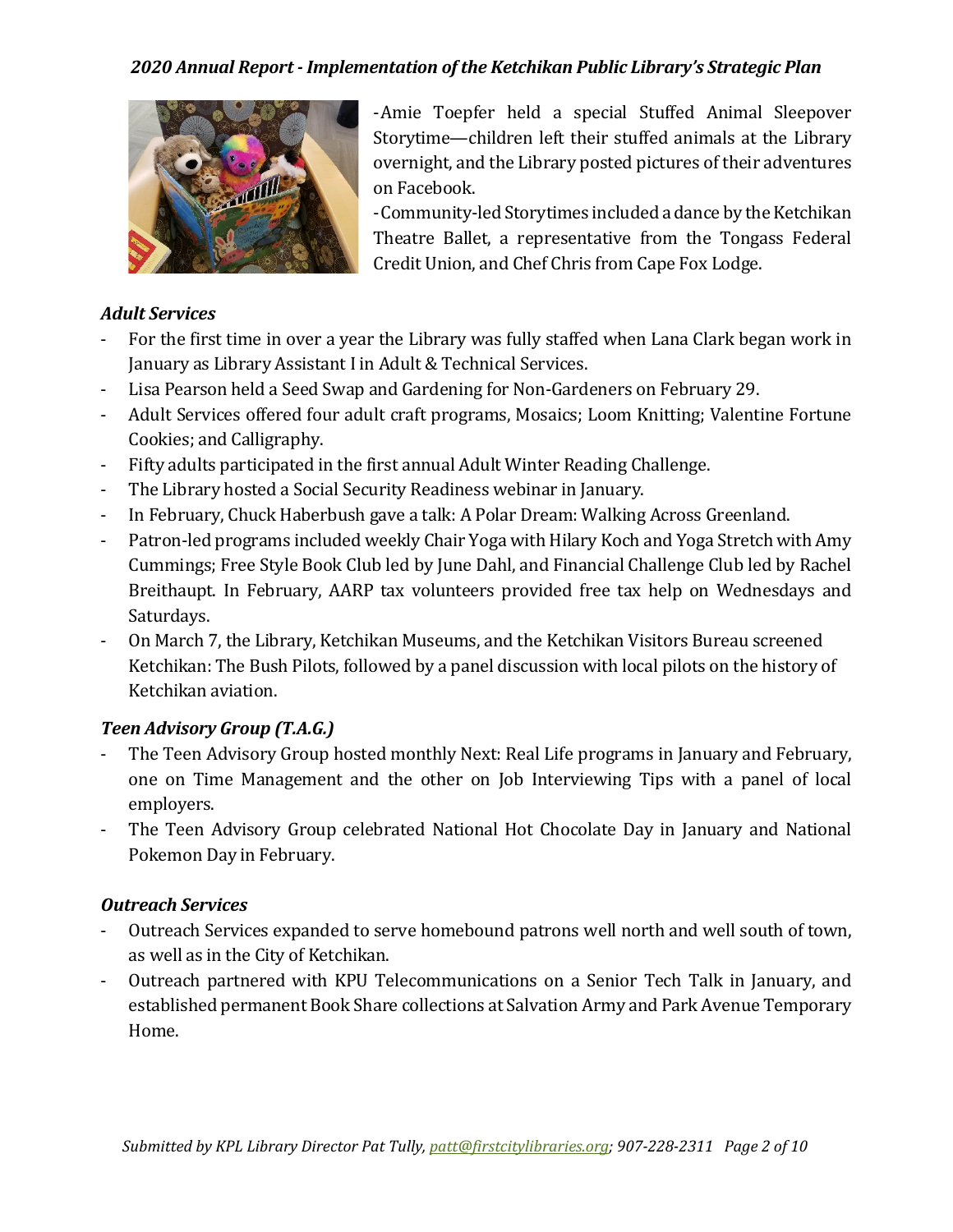#### *Multiple Library Divisions*

- Staff from the UAS-Ketchikan Campus Library, the KGB School District Libraries and the Public Library participated in the 2020 Wearable Art Show with an entry entitled Genrefication.
- The Library conducted its annual inventory of collections February 18-21.
- On February 19, the staff received AHA Heartsaver First Aid training conducted by Greg Karlik of the Ketchikan Fire Department.
- Children's and Adult Services held surprise books to check out in February—Don't Judge a Book By Its Cover; and Blind Date With a Book.

## Closed to the public, but not to staff

The Library closed on March 15 due to the pandemic. There were times throughout the year when the Library was closed to the public, but staff were able to work in the building. Staff wore masks, practiced social distancing, and sanitized frequently-touched surfaces several times a day.

The Library offered Curbside Service for residents with Library accounts. In the spring the Library also offered Grab Bag Service to any resident—with or without a Library account—to receive on request 5 free books from the Friends of the Library book sale collection. Many thanks to the Friends for their generosity in allowing us to give away Grab Bag books.

Although many libraries suspended interlibrary loan services during the pandemic, the Ketchikan Public Library's Tammy Dinsmore continued to fulfill our patrons' requests. She processed 254 requests in 2020.

### Closed to the public and to staff (March 22-May 5)



On March 22 the Library, with other City facilities, was completely closed to minimize the spread of COVID-19. A staff member checked on the building daily, watered the plants, emptied the book drop and replenished the Federal tax and PFD forms outside the front door. Staff worked from home as much as possible, and the City IT Department enabled staff to remotely access the City's New World financial system and the Library's SirsiDynix library system. Office Manager Kelly Johnson processed financial and payroll transactions, and Adult Services Library Assistant II Tammy Dinsmore updated and cleaned up records in the Library's online catalog.

Starting with Head of Children's Services Amie Toepfer, many Library staff members developed video programming for children, adults and teens to post on Facebook and Instagram. In early April, Library staff began recording a weekly classic story to air on KRBD Community Radio.

The Library encouraged patrons to use the Alaska Digital Library (ADL) to access electronic and audio books, and issued digital-only cards on request to residents who did not have a Library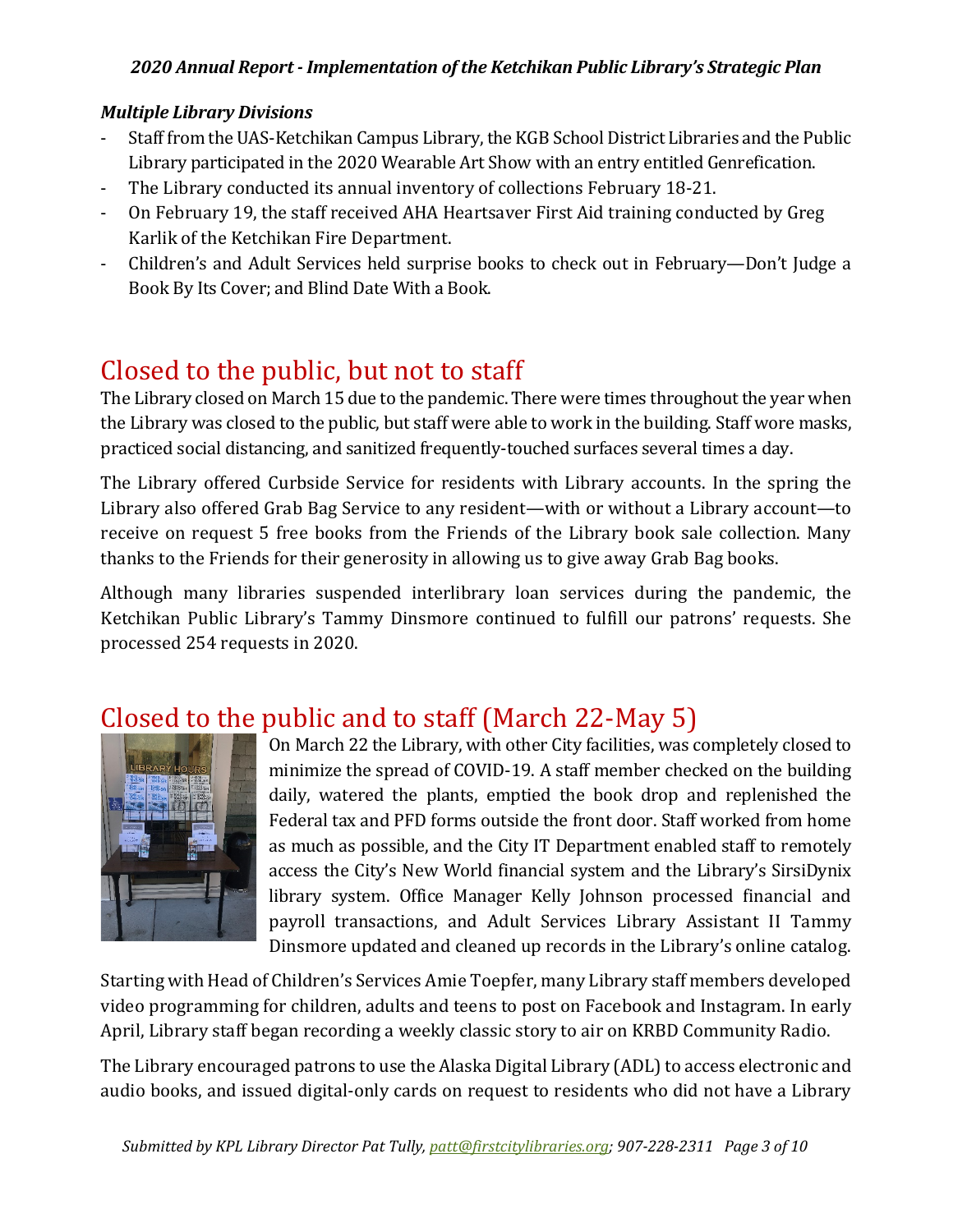account so they could use the ADL. The Library purchased additional electronic and audio titles at this time to meet increased local demand.

# Phase 1 reopening (May 26-August 3): Grab and Go

On May 26Library opened to the public for limited, grab-and-go services. We reduced the Library's open hours from 58 to 48 hours a week, to have a minimum of four staff in the building to sanitize computers and frequently-touched surfaces. The City's Building Maintenance staff prepared the Library for opening, installing Plexiglas at circulation and in front of the Children's Library. The crew from Streets moved tables and chairs into storage in the large meeting room, to encourage patrons to browse, check out items and take them home without lingering in the building. Amie Toepfer and Lisa Pearson created directional signs in the aisles.

The Children's Library remained closed because it was impossible to ensure that small children maintain a 6-foot social distance in the Children's stacks, storytime and play areas. Instead, many popular children's books and DVDs were displayed in the main library. New adult books were moved to the window wall, to facilitate social distancing while browsing.

We closed the Library's meeting and study rooms, and did not hold in-person programs or events. We did, however, continue to create and post video programs via Facebook, as well as a weekly radio program on KRBD.

The Library offered Curbside hours twice a week, but few patrons used the service once the building was open to the public.

### Phase 2 reopening: Individual Reading & Study



On August 4 Library entered the next phase of reopening. Individual desks and chairs were placed around the main Library area and the Teen Room. The Children's Library was opened with the storytime and play areas blocked off, so families could freely browse the Children's collections but could not congregate.

Teen Liaison Kelly Johnson, in consultation with members of the Teen Advisory Group (T.A.G.), redecorated the Teen Room for the fall, with a full-size Bob Ross (with squirrel) and new posters.

Head of Adult and Technical Services Lisa Pearson created eleven adult

craft explorer kits that can be checked out to adults over the age of 16. Each kit contains tools and supplies to try one of several new crafts: crochet; embroidery; felting; jewelry; knitting; quilling; weaving; pastels; acrylics; watercolor; and loom knitting.

After several months of being open to the public, the Library closed on November 5 due to a high community COVID-19 risk level. Up to five staff could work in the building at a time; others worked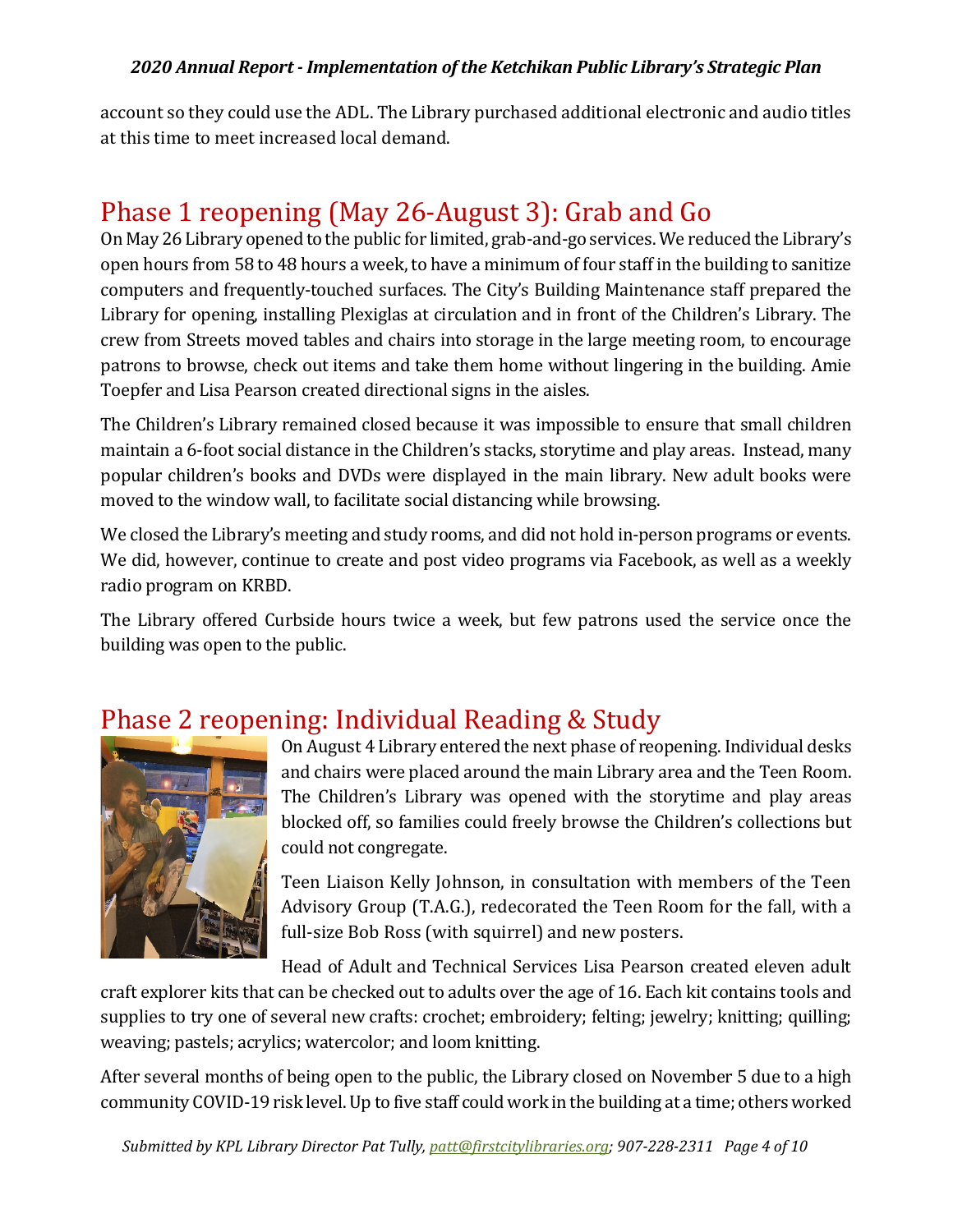from home. The Library offered curbside service, which proved very popular while the Library was closed. The Library reopened on December 2 with Phase 2 services.

As of December 31 the Library remains at Phase 2. Curbside service is available by request. The Library is open from 10am-6pm, Monday through Saturday.

## Programs during the pandemic

When the Library closed to the staff and public on March 22, Library staff developed a variety of online and other COVID-safe programming, which has continued through the year:

#### *Children's Services*

- Rebecca Jackson grew chives, rhubarb, kale, strawberries, celery and flowers in the Children's Community Garden; people were encouraged via Facebook to harvest these for their use.
- Two Facebook Live events featured the Puppet Art Theater Co.: The Boy Who Cried Wolf, and Three Billy Goats Gruff.
- Ann Marie Meiresonne, Rebecca Jackson and Amie Toepfer recorded weekly Facebook Storytime, Babytime and Romps and Rhymes programs for children. Many children's book publishers suspended their copyright restrictions early in the pandemic so their books could be read on Facebook.
- The virtual Children's Summer Reading Program ran through the end of July, with pins and prizes for participants. The Read On Program continued through the end of August.
- Head of Children's Services Amie Toepfer hid story jars throughout the island in the summer and fall, and asked families to post photos of their finds.
- Beginning in August, Family Maker Bags have been offered daily with new themes regularly available, so that every day a family can pick up a project to create and learn at home.
- Amie Toepfer recorded and posted on Facebook a book chat for children's books.
- In November in honor of Native American Heritage Month, Rebecca Jackson conducted a special Romps and Rhymes that featured a Tlingit story and a dance by her father Nathan Jackson.
- Children's Services worked with the Ketchikan Police Department on their Christmas Card contest, distributing instructions and supplies to interested children.
- Children's Services prepared monthly STEAM (Science / Technology / Engineering / Arts / Mathematics) virtual programs and maker bags.
- With a Zoom platform provided by the Alaska State Library, Amie Toepfer led a twicemonthly virtual book club for tweens called Bookin' It.
- The Kids' Winter Reading Program ran virtually from December 1-31 via Beanstack.

#### *Adult Services*

- Gayle Brooks and Lisa Pearson created instructional videos for adults on gardening, cooking, mask making, and crafts. Gayle recorded a weekly program entitled DIY With Gayle.

*Submitted by KPL Library Director Pat Tully, [patt@firstcitylibraries.org;](mailto:patt@firstcitylibraries.org) 907-228-2311 Page 5 of 10*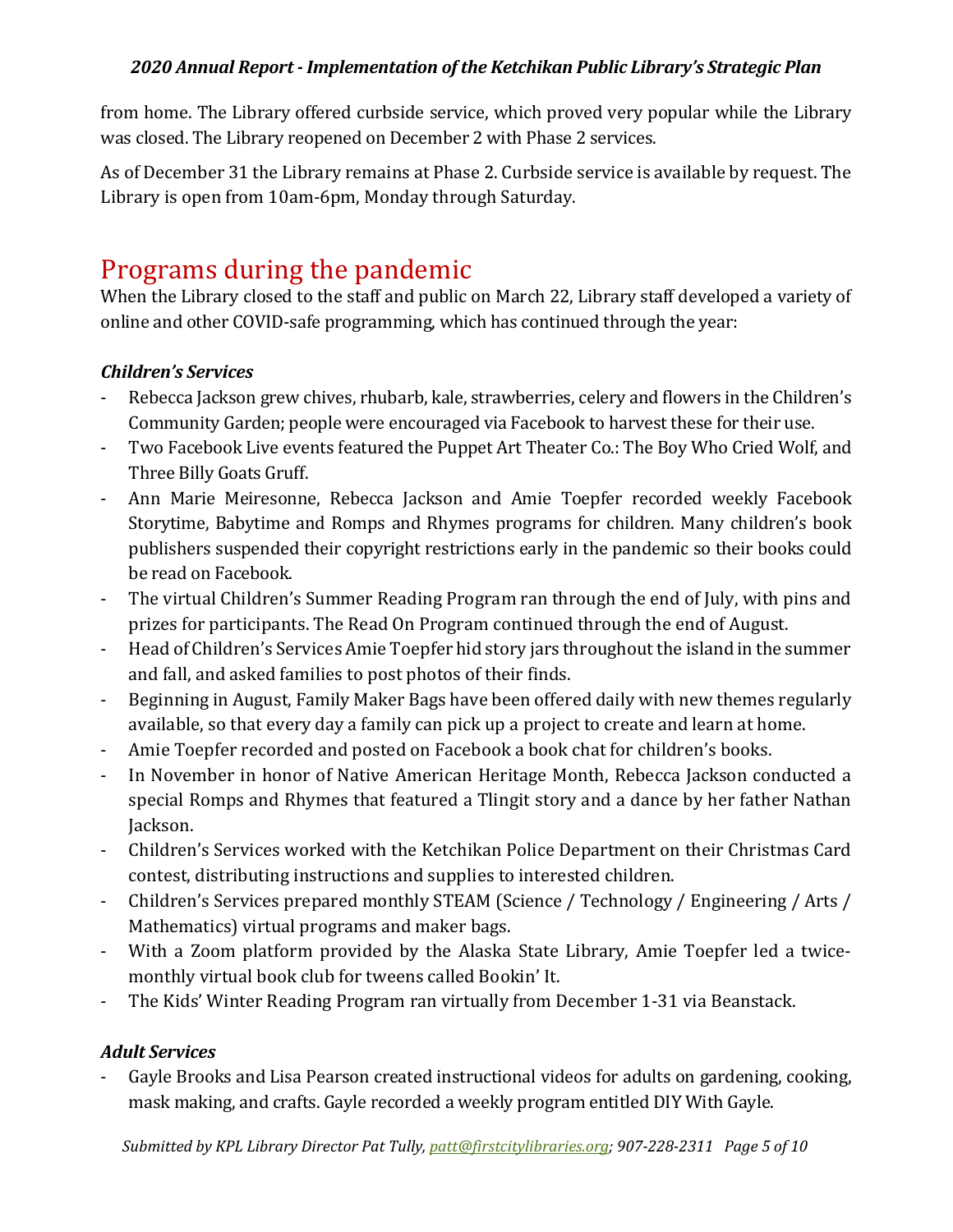- Pat Tully recorded weekly Reading Aloud Facebook readings of classic short stories.
- In October the Library participated in the Alaska Reads program featuring Heather Lende's book, Find the Good. Lisa Pearson arranged for two virtual discussions of the book, one with Heather Lende.
- Michelle Lampton of the UAS-Ketchikan Campus Library led virtual National Novel Writing Month (NaNoWriMo) events in November, holding regular meetings via a Discord server.
- Adult Services offered two adult maker bags per month, with instructions and materials for making a craft.
- Ben Edwards, financial advisor at Edward Jones, conducted monthly Financial Literacy Seminars via Zoom.
- Lisa Pearson conducted a Thanksgiving Kindness Challenge, eliciting 180 cards and letters for residents of Long Term Care. In December, the Library conducted a Christmas Kindness Challenge, accepting holiday cards and letters to deliver to residents of Long Term Care and the Pioneer Home.

#### *Teen Advisory Group*

- T.A.G. regularly posted and shared posts with local teens via Facebook and a new Instagram account.
- T.A.G. created a virtual Teen Summer Challenge program lasting from June 1st through August 31st that included weekly science experiment kits (with YouTube video tutorials), reading and personal goals, and prizes for participating teens thanks to community support and the Friends of the Library.
- The Next: Real Life programming series for high school students was re-created into videos available on the library's YouTube channel for easier access by teens, educators, councilors and the community in general.
- A new video series was created and posted on the library's YouTube channel in collaboration with T.A.G. members titled "School Hacks" to help elementary and middle school students with the transitions into the upper classes that were complicated this fall due to the COVID situation as well as with school situations and assignments in general.
- T.A.G. held its 13th annual Not-Quite-Halloween Party for teens outdoors in a decorated Children's Community Garden. It was a socially-distanced, grab-and-go affair with (safely) bagged treats.
- T.A.G. provided 'Zen to Go' stress-relief bags to teens in November, and Gifting bags in December with instructions and supplies to make holiday gifts for family and friends.
- T.A.G. is hosting a "battle board" of Manga vs. Graphic Novel characters in the Teen Room with teens voting both on line and in person. The first rounds have wrapped up and the semi-finals will being in the new year.

#### *Outreach Services*

- During lockdown in March and April, Rebecca Brown called homebound patrons weekly.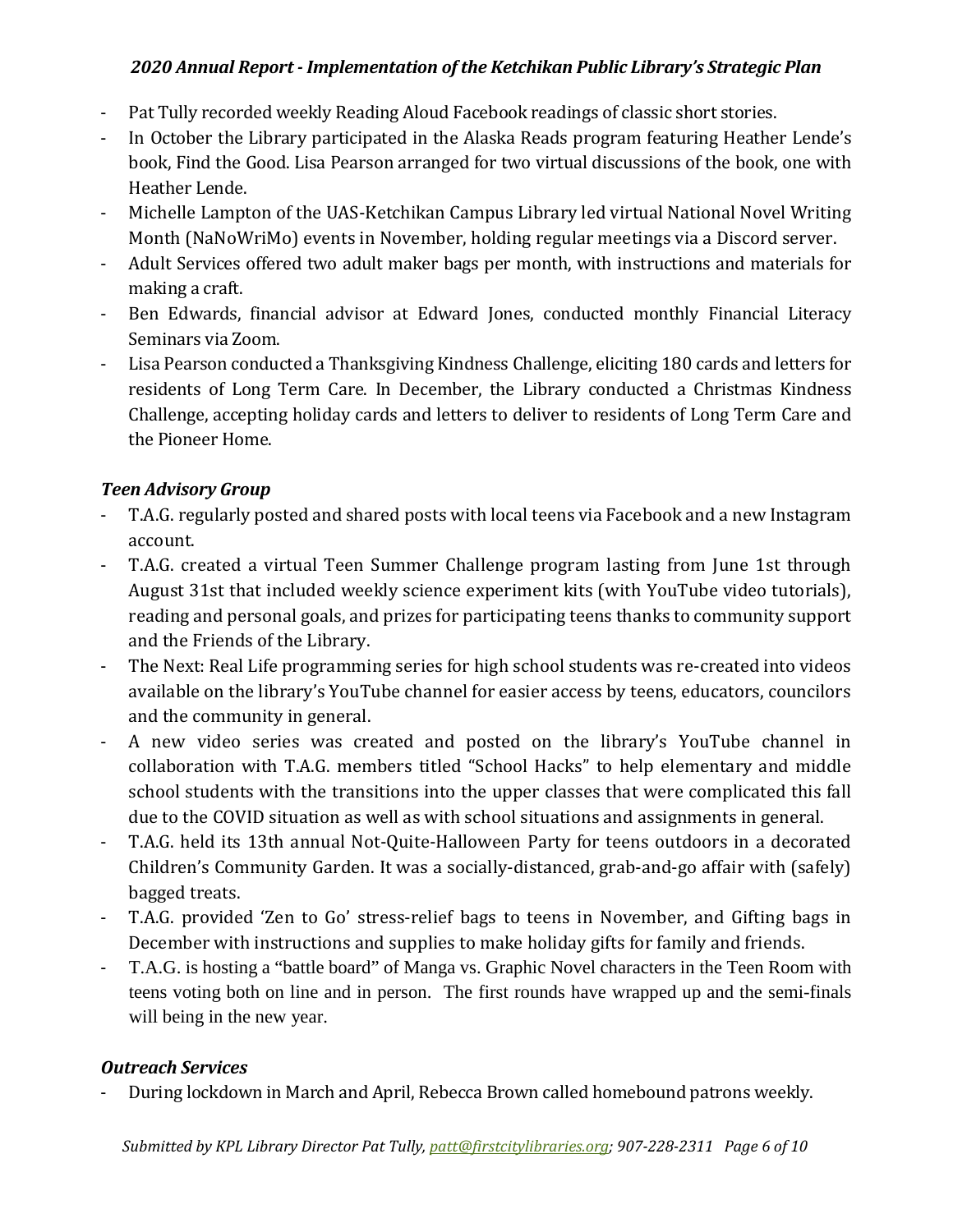- In May Rebecca Brown began conducting 'ding-dong-ditch' COVID-safe deliveries to homebound patrons of library materials and maker bags.
- Outreach Services established a new Book Share for teens at Public Health.
- Rebecca Brown kept in touch with Ketchikan Correctional Center and senior centers to provide services and materials when possible. She has delivered materials to the Regional Youth Center, WISH and homeless shelters.
- With bookcases provided by an anonymous donor, Outreach Services established Book Shares at PATH and First City Homeless Shelters.
- Rebecca Brown joined the Re-Entry Coalition to support people just released from the Correctional Center, and established a Book Share for them.

#### *Multiple Library Divisions*

- The Library's program on KRBD, Reading the Classics, aired on Tuesdays at 6:30pm, with Library staff taking turns to read their favorite classic tales. Library Assistant I Shawna Carter recorded several stories, and created a Google spreadsheet to keep track of the stories and authors read for the program.
- The Library has made accessible many of its online programs via the Ketchikan Public Library YouTube channel.
- Throughout the fall, Adult Services distributed Time Capsule kits created by the Tongass Historical Museum. The Teen Advisory Group collaborated with the Tongass Historical Museum on their Time Capsule Kit "expansion packs" for teens and adults that came out in November.
- Children's Services, Outreach Services and Teen Liaison Kelly Johnson reached out to FastTrack and homeschooling families to provide support and instructional materials, including the Scholastic Teachables database.

### Miscellaneous

- Since March, Director Pat Tully has served on the Ketchikan Emergency Operations Center as part of the Public Information Officer's team. The Library made available CARES Act Assistance forms, masks and hand sanitizer to the community.
- The heating system suffered a major leak earlier in the fall, and Building Maintenance staff had to cut a two-foot square access hole in the concrete floor near the fireplace. Ketchikan Mechanical successfully replaced the leaking part and Building Maintenance covered the hole with an access panel and then with carpeting.
- Senator Lisa Murkowski has nominated the Ketchikan Public Library for the 2021 National Medal for Museum and Library Service. The Institute of Museum & Library Services will announce finalists for the medal in early 2021.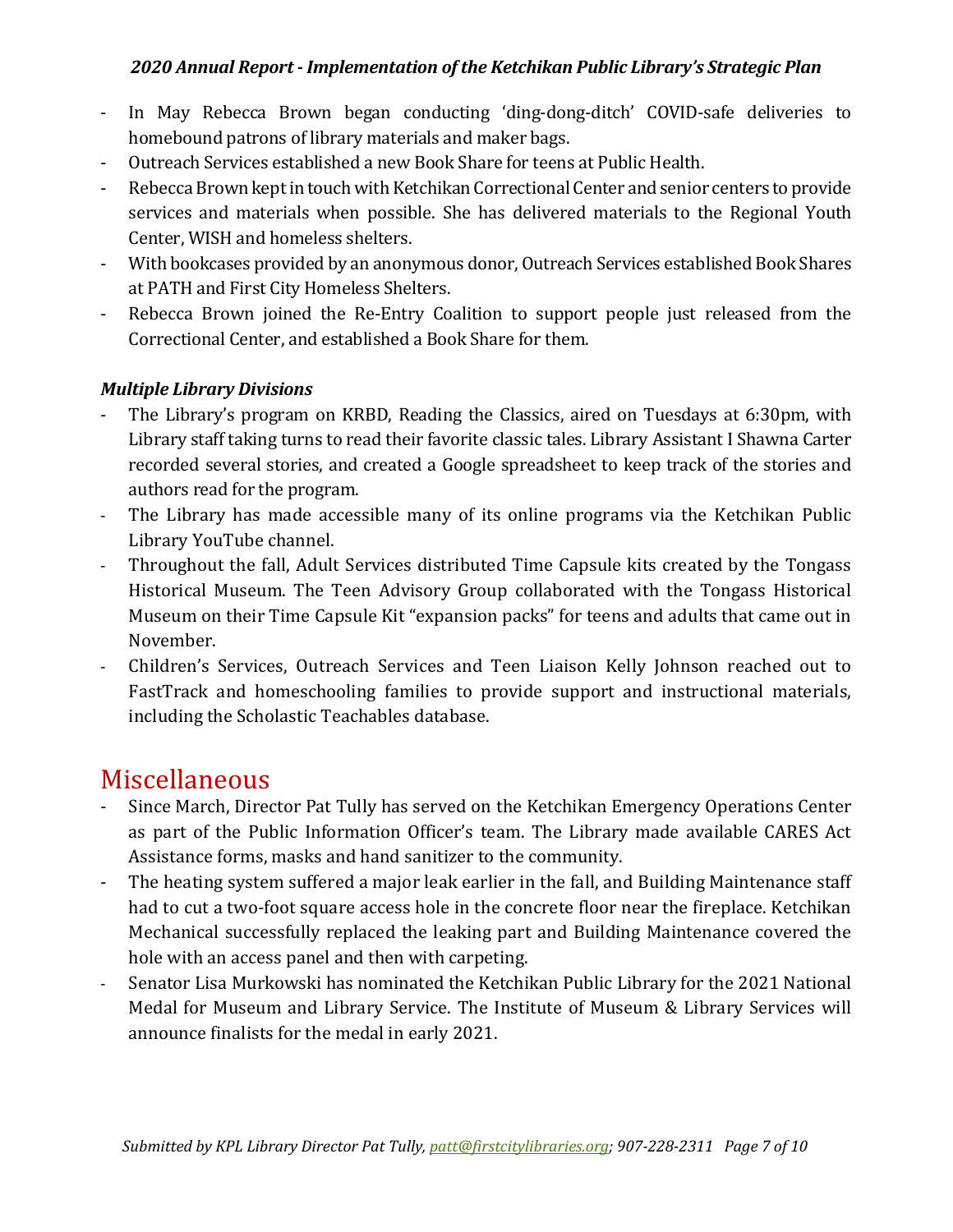## Friends of the Library

The Friends of the Ketchikan Public Library held a one-day book sale at the Library on February 22, featuring a Collectors' Table with books worth more than \$1. During the pandemic, the Friends of the Ketchikan Public Library organized small theme book sales at the Plaza: One featuring children's books in August, one featuring trade paperbacks in September, and one featuring mysteries and thrillers in October. The big October book sale did not take place this fall due to the pandemic.

### Conclusion

Through much of 2020, the Library building has not been able to serve as a gathering place due to COVID-19. This is particularly difficult for families who were used to coming in and using the Children's Library play area, and teens who used the Teen Room and study rooms for group work and games. The Library's Phase 2 reopening has allowed many individual patrons to sit in the Library to read and study. Once the pandemic is over, the Library will once again be fully open for families, groups and in-person programs.

Library staff have responded to the closures and restrictions due to COVID by focusing on how to serve the community in this unprecedented time. Facebook is the most popular platform for online programs for Ketchikan residents, but many people do not have easy access to computers or the internet. Library staff worked with KRBD Community Radio to do a weekly half-hour radio program, Reading the Classics, to reach people without computer access. Amie Toepfer, Head of Children's Services, found ways to safely provide interactive children's programming through Story Jars and Family Maker Bags. Adult Services, Outreach Services and the Teen Advisory Group have adopted maker bags for their patrons as well.

The Library continued to engage with community groups and individuals. Because of the lockdown, the annual joint Friends of the Library-Library Advisory Board meeting in April was cancelled, but all other meetings of both groups took place, and members provided valuable suggestions and assistance through the year. Office Manager Kelly Johnson kept in touch with Teen Advisory Group members through the lockdown, and Outreach Librarian Rebecca Brown regularly reached out to homebound patrons, senior centers and the Ketchikan Correctional Center and provided materials and help when possible.

Thanks to the support of our First City Libraries partners at the UAS-Ketchikan Campus Library and the Ketchikan Gateway Borough School District Libraries, as well as the City and Borough and all of Ketchikan, the Library has persevered in this very difficult pandemic year. We will continue to explore new ways to provide materials and assistance to Ketchikan residents through the end of the pandemic and beyond. By the end of 2021, we hope to be able to serve once again as a safe community gathering space, with in-person meetings and programs.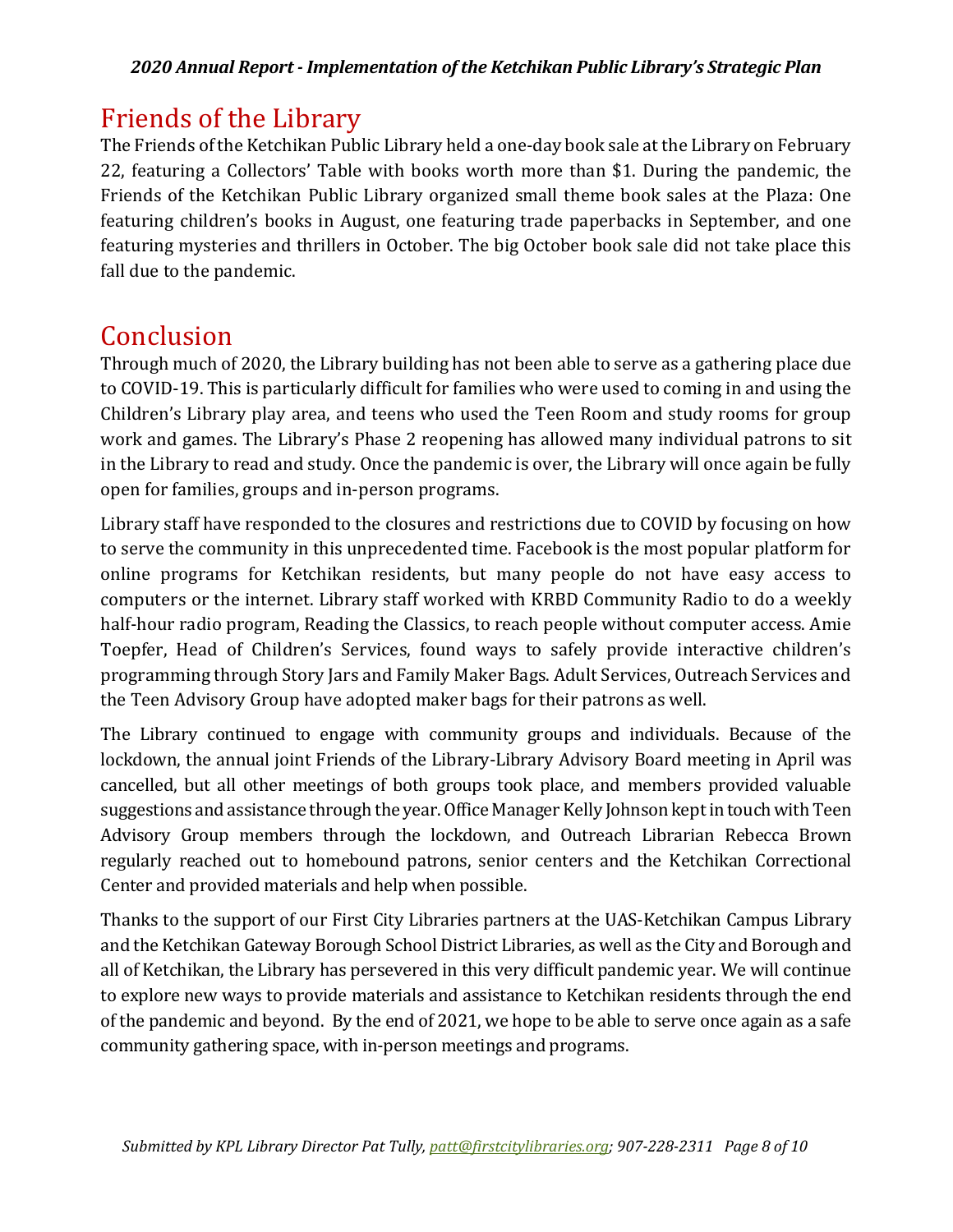# **Statistics**

*Library Collections*: The use of the Library's physical collections decreased sharply due to the pandemic, from 154,986 checkouts in 2019 to 70,418 checkouts in 2020. Use of the Library's digital electronic and audio books through the Alaska Digital Library increased 26%, from 18,843 in 2019 to 23,812 downloads in 2020.



*Library Programs:* As mentioned earlier in this report, the Library began 2020 with a full slate of in-person programs for every age group, but when the Library shut down in March due to the pandemic all in-person programs were cancelled. Library staff quickly developed a variety of online programs, posting them on Facebook and later on the Library's new YouTube channel. In addition, the Library now has a weekly program on KRBD Community Radio.

|          |                                                      |               | Views $>$ 3 |
|----------|------------------------------------------------------|---------------|-------------|
|          | <b>Video</b>                                         | <b>Posted</b> | seconds     |
| Children | Kitchen science fun                                  | 5/4/2020      | 5.4K        |
| Adult    | Adult take-home craft: Felt Fortune Cookies          | 10/3/2020     | 3.3K        |
|          | Outreach Homeschool tips with Fast Track             | 8/21/2020     | 2.3K        |
| Adult    | Make your own mask                                   | 4/16/2020     | 1.7K        |
| Adult    | Crazy cake                                           | 4/6/2020      | 1.7K        |
| Adult    | Mailbox Kindness Challenge!                          | 11/12/2020    | 1.4K        |
| Children | Nail polish painted mug                              | 4/10/2020     | 1.2K        |
| Outreach | Outreach Librarian Rebecca Brown                     | 4/19/2020     | 994         |
| Adult    | Harvesting and replanting a pineapple                | 3/30/2020     | 944         |
| Adult    | No sew face masks                                    | 4/6/2020      | 921         |
| Children | Online Song time with Ann Marie!                     | 4/6/2020      | 858         |
| Children | Native American Heritage Day with Nathan Jackson     | 11/27/2020    | 764         |
| Adult    | Shawna Carter, Ketchikan Public Library              | 4/25/2020     | 695         |
| Children | Ketchikan Public Library Presents Puppet Art Theater | 8/26/2020     | 554         |

Online programs with the most views on Facebook: